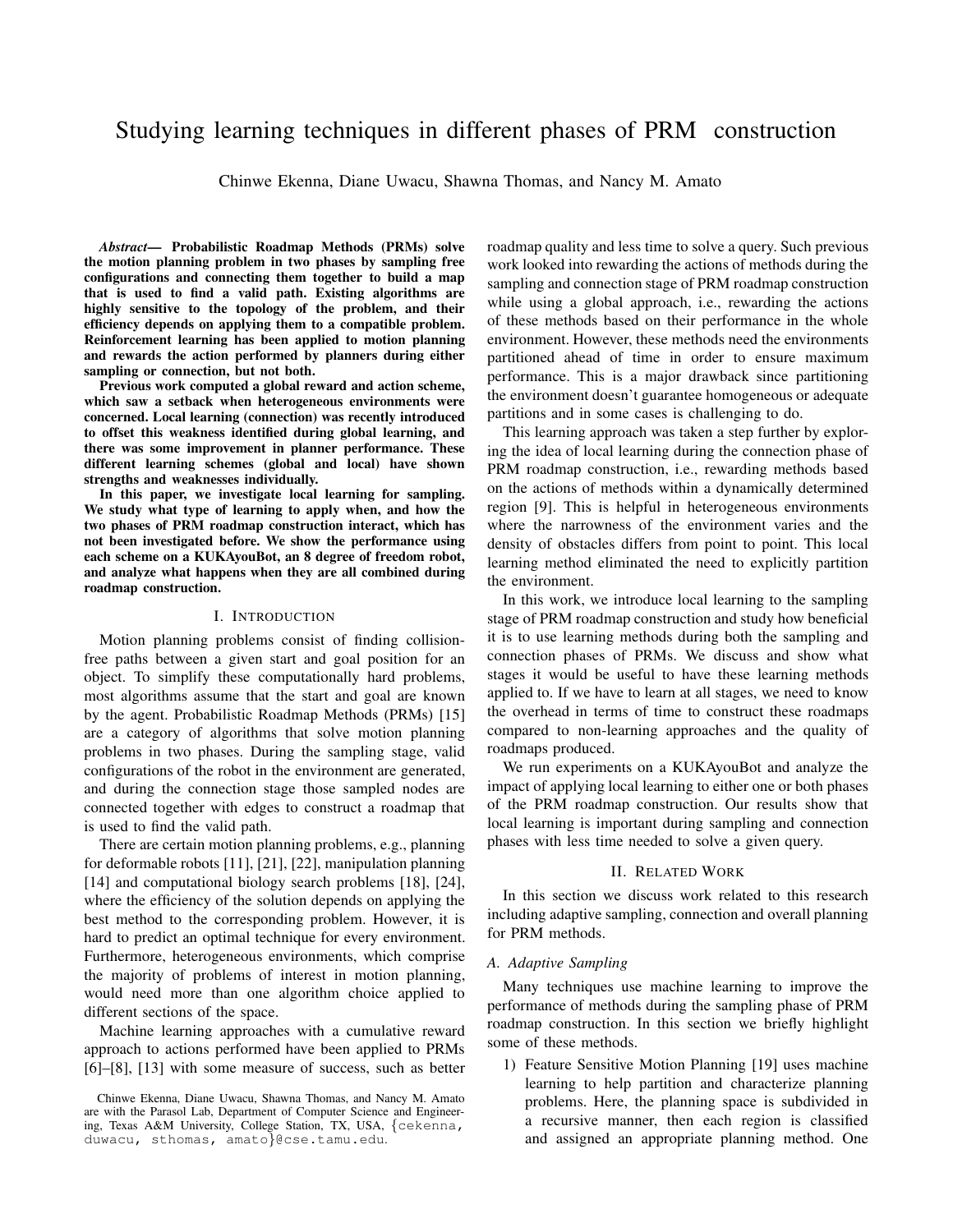main strength of this approach is its ability to map workspace/C-Space topologies for a particular planner to generate configurations in. However, it is not able to adapt sampling methods over time.

- 2) HybridPRM [13] employs a reinforcement learning approach to select a node generation method that is expected to be the most effective at the current time in the planning process. However, these samplers are applied globally over the whole problem, and the features of the planning space, such as topology, are not used when deciding where to apply the selected method.
- 3) Utility Guided Sampling [6], [7] uses information from previous experiences to guide sampling to more relevant areas of C-Space. Every exploration of C-Space provides information to the motion planner. They construct an approximate model of C-Space. Their model captures and maintains information from each configuration and predicts the state of unobserved configurations to reduce collision detection calls.

## *B. Adaptive Connection*

This section focuses on the learning methods applied during the connection phase of PRM roadmap construction.

*1) Adaptive Neighbor Connection (ANC):* The work in [8] adaptively selects the appropriate connection method to use over time (i.e., a combination of a local planner and neighbor finding approaches based on some distance metric). It does so by maintaining a selection probability for each method. The main weakness of this approach is that it bases its decisions on the performance of connection methods over the entire environment in a global approach.

*2) Spatial Adaptive Neighbor Connection (ANC Spatial):* In this work, learning was customized based on the past performance in dynamically determined regions. It made use of spatial information continuously obtained from dynamically determined regions in the environment based on the different connection method's performance. It stored the reward and cost of each previous connection attempt during the roadmap construction process and used this history to learn the appropriate connection method for a given node in a dynamically determined region. This saves the user from partitioning the environment, a trade-off that was needed in [8] to yield good results.

# *C. Adaptive Planning*

This section discusses the adaptive methods that focus on the overall approach, i.e., sampling and connection during PRM roadmap construction.

1) RESAMPL [23] uses local region information (e.g., entropy of neighboring samples) to make decisions about both how and where to sample, and which samples to connect together. This use of spatial information about the planning space enables RESAMPL to increase sampling in regions identified as narrow and decreases sampling in regions identified as free. These approaches do not consider the topology that is discovered within the explored space.

- 2) Learning from Experience [4] proposes a framework called Lightning that is able to learn from experience. Lightning consists of two modules that run in parallel: a planning from scratch module and a module that retrieves and repairs paths stored in the path library. Any path that is generated for a new query is checked by a library manager to decide how expensive the path is and how similar it is to previously generated paths. However, as the size of the library gets bigger, it becomes impractical to add new paths.
- 3) Apprenticeship Learning [1] uses inverse reinforcement learning and presents a refined algorithm that compares the trajectories with a more accurate metric and uses the algorithm in the context of apprenticeship learning. It solves problems within the context of motion planning by observing how expert agents behave i.e., learn from demonstration.
- 4) Curiosity Driven PRM [10] utilizes reinforcement learning to enhance PRM planners for humanoids. To enhance time overhead of PRM as it plans (thinks) before executing actions, the authors created a modular behavioral environment (MoBeE) that implements a model-based reinforcement learner on planners. They assign probabilities to all possible actions from a given state and use them to identify interesting versus non interesting actions. This helps explore least visited areas, thus speeding up the planning stage of PRM. However this work is modeled to work for humanoids and it is not a general PRM method.

## III. LOCAL LEARNING APPROACH

The local learning approach focuses on the performance of the learning methods within a dynamically determined region. Using reinforcement learning, each method is evaluated in terms of the cost and reward of previous attempts in that region. A method is rewarded for every successful addition it performs. The cost is expressed in terms of the number of collision attempts made.

# *A. The Reinforcement Learning Model*

To give some insight into how we apply reinforcement learning within our framework, the different states refer to the steps of building the roadmap. We take an action every time we choose a connection method or a sampler, and applying the chosen method is the function that gets us to the following state. The reward and cost are then computed after observing the performance of the chosen method, and the agent saves that method with its reward and cost, to be used and updated in the following round. Our reinforcement learning model then consists of:

- Environment states: process of building the roadmap,
- Actions: choosing the next method,
- Functions: applying the chosen method to move between states,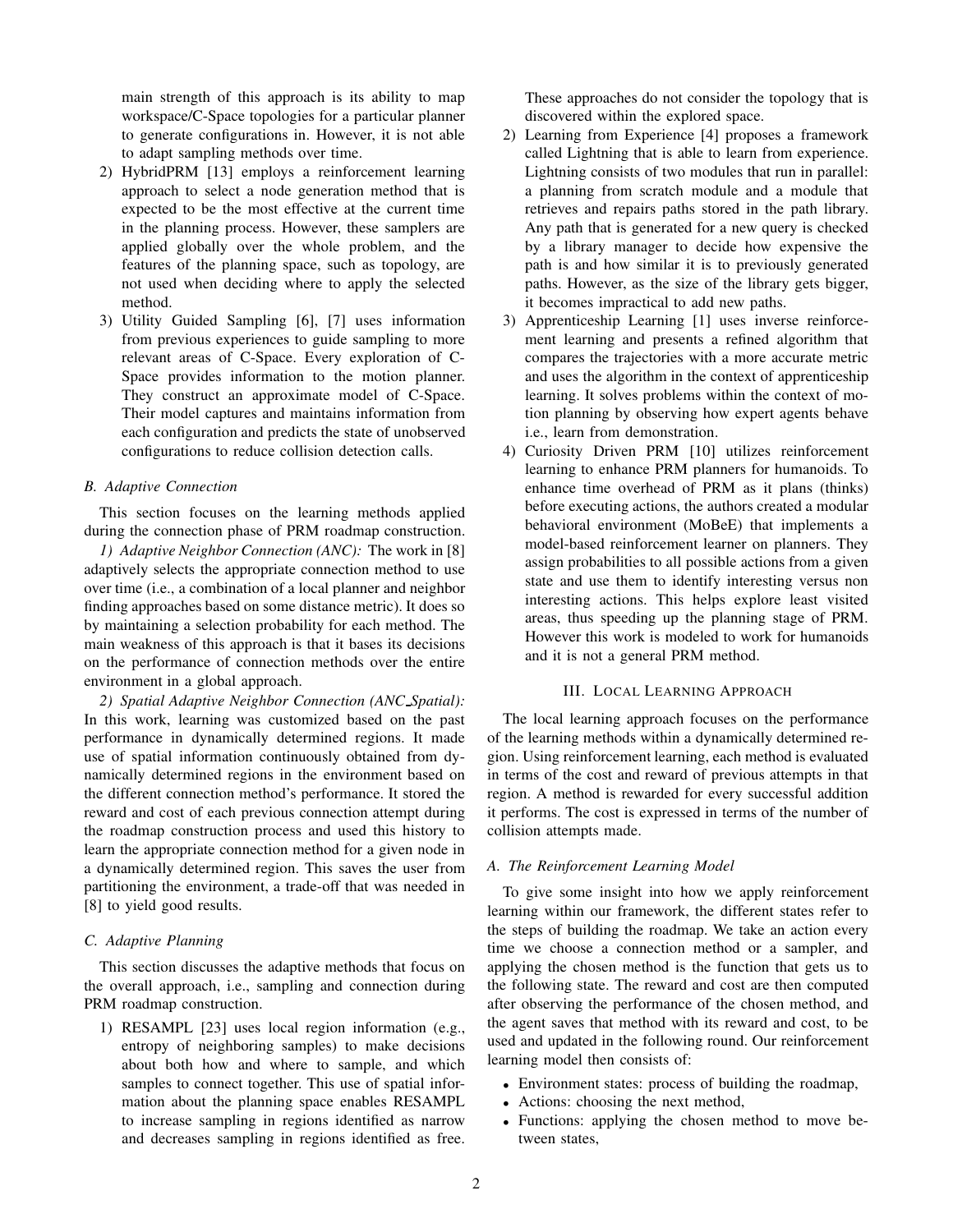• Rules: computing the reward and cost based on performance.

Algorithm 1 describes the spatial learning algorithm. This is a general algorithm that can be used for sampling and connection. We initialize all the methods M to uniform probability and determine the local learning region as defined by the set of nearest neighbors using  $NF_{local}$  in D, where D is a tuple containing the method, reward and cost. For each determined neighbor, we update the probability using the UpdateProbability function in Algorithm 2. We determine the next method to perform an action based on the updated probabilities and call the PerformAction functions (Algorithm 3 and 4) which updates the cost and reward and also adds a configuration to the roadmap (sampling) or add an edge (connection) based on required specifications.

Algorithm 1 Spatial Learning( $D, M, NF_{local}$ )

- 1: Let  $P_q$  be a set of probabilities initialized to the uniform distribution,  $D$  be data containing tuples (m, reward, cost),  $NF_{local}$  be a neighbor finding method, and M be a set of learning methods such that  $|P_q| = |M|$ .
- 2: Let  $L$  be the learning region defined as the set of nearest neighbors to q given by  $NF_{local}$  in D.
- 3: for each  $n \in L$  do
- 4:  $P_q$  = UpdateProbability(*n*.method, *n*.reward, *n*.cost)
- 5: end for
- 6: Select m based on  $P_q$ .
- 7: (reward,cost) = PerformAction $(m)$
- 8:  $D \leftarrow (m, reward, cost)$

The UpdateProbabilty function (Algorithm 2) is used to continually calculate and update the probabilities of the methods. This is important because this is where learning and keeping tabs on their performance is done.It shows the reinforcement learning calculations performed to obtain the probabilities determined for the methods M.

Algorithm 2 UpdateProbability(m,reward,cost)

1:  $w$  ← Update Weight using reward and m in Equation 1

- 2:  $P_{nc} \leftarrow$  Calculate Probability without cost using w in Equation 2
- 3:  $P_q \leftarrow$  Calculate Probability using  $P_{nc}$ , m and cost in Equation 3
- 4: **return**  $P_q$

First, methods are rewarded according to the number of their returned configurations that are successful. The reward is updated on the cost insensitive probability because it should be independent of the accrued cost.

After finding the updated reward, the weight is calculated as a function of the updated reward:

$$
w_i(t+1) = w_i(t) \exp \frac{\gamma x_i^*}{m}, i = 1, 2, ..., m,
$$
 (1)

where  $x_i^*$  is the updated reward found by dividing the reward by the cost insensitive probability. For the weights to adapt quickly, we use an exponential factor.

We then find the probability  $p_{nc}^*$  for each method  $m_i$ ignoring the cost:

$$
p_{nc}^{*} = (1 - \gamma) \frac{w_i(t)}{\sum_{j=1}^{m} w_j(t)} + \gamma \frac{1}{m}, i = 1, 2, ..., m,
$$
 (2)

where  $w_i(t)$  is the weight of  $m_i$  in step t, t is the number of connection attempts made by the planner,  $\gamma$  a fixed constant that represents the randomness of the method choice and  $m$ is the number of methods in the set. We set gamma as 0.5 to ensure all methods have equal chances of being utilized. This formula computes the probability  $p_{nc}^*$  as a weighted sum of the relative weight of the  $m_i$  and the uniform distribution, which ensures that each method gets a chance to be selected.

We calculate a cost sensitive probability as a function of the cost insensitive one and the cost of connection attempts:

$$
p_q = \frac{\frac{p_{nc}^*}{c_i}}{\sum_{j=1}^m \frac{p_j^*}{c_j}}, i = 1, 2, ..., m.
$$
 (3)

## *B. Perform Action during Sampling*

Algorithm 3 describes local learning during the sampling stage. We sample using the learnt sampling method  $m$  from the set  $M$ , create a configuration  $q$ , and if is invalid, return the reward and cost as 0 and 1 respectively. Otherwise, we connect the configuration  $q$  to the roadmap  $G$ . We return a reward of 1, if the current connected component curr.count is greater than or equal to the previous connected component count  $prev.count$  where  $curr = current$  and  $prev$ = previous. Otherwise, we make a calculation on how visible the configuration generated is.

| <b>Algorithm 3 Sampling</b> |  |
|-----------------------------|--|
| PerformAction $(m)$         |  |

- 1: Sample configuration  $q$  using  $m$
- 2: if q is not valid then
- 3: **return**  $(0,1)$  where 1 is the sampling collision calls 4: else
- 5: Connect configuration to G.
- 6: end if
- 7: if  $current \geq prev.count$  then
- 8:  $reward = 1$
- 9: else
- 10:  $visibility = curr.succ/curr.att$
- 11:  $reward = \epsilon^{-\gamma * visibility^{'}2}$
- 12: end if
- 13:  $cost = # of collision calls after connection + # of$ collision call after sampling
- 14: return (reward, cost)

As defined in [20], a configuration q is visible to  $q'$  if there exists a path (e.g. a straight line) from  $q$  to  $q'$  that is entirely valid. In our analysis, a method that creates a configuration that increases the visibility of its connected component is more rewarded than one that adds a random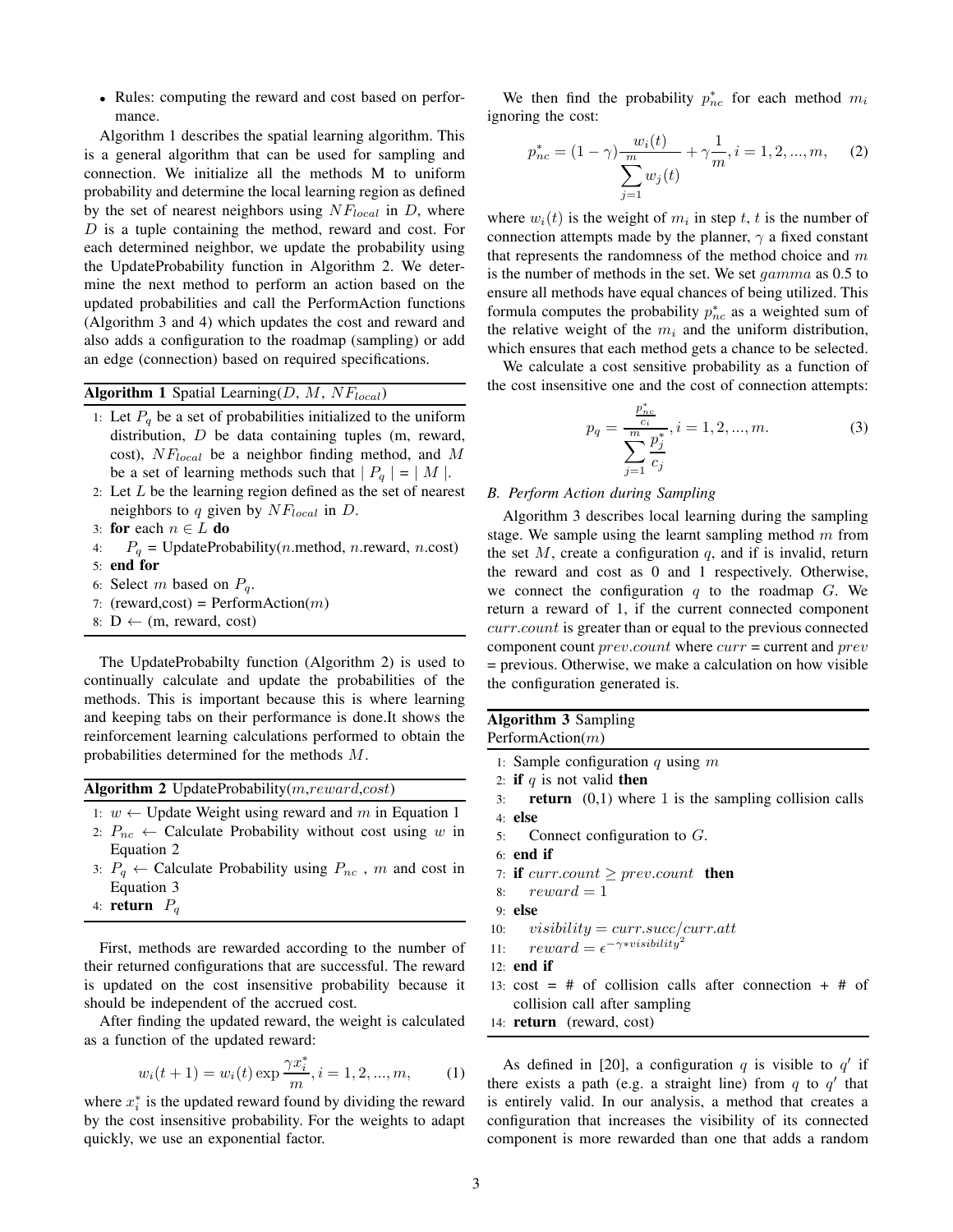configuration that oversamples the connected component. we determine visibility as a function of current success recorded by the method divided by all the current attempts so far. The reward is thus an exponential function determined by the methods visibility. We determine the cost as the number of collision calls made after the connection has been made including the collision call recorded after the configuration q has been sampled.

## *C. Perform Action during Connection*

Algorithm 4 describes the local learning connection stage for PRM. We connect the configurations based on  $m$  from the set M and reward the methods based on the number of successful connections in ratio to the total connection attempts. We calculate the cost as the number of collision calls made after the connection has been made.

| <b>Algorithm 4 Connection</b>                               |
|-------------------------------------------------------------|
| PerformAction $(m)$                                         |
| 1: Connect configuration $q$ to $G$ using $m$               |
| 2: reward $=$ # of successful connections /Total connection |
| attempts                                                    |

- 3:  $cost = # of collision calls after connection$
- 4: return (reward,cost)

#### IV. EXPERIMENTAL RESULTS

We begin by performing experiments using individual sampling methods, global and local learning using the K-Closest connection method. Subsequently, we pick the best individual sampling method to run experiments using connection methods including our global learning and local learning connection method. Finally, we apply learning to both the sampling and connection phase of PRM roadmap construction.

## *A. Experimental Setup*

Our tests were run in a C++ motion planning library developed in the PARASOL lab at Texas A&M. All experimental results are averaged over 10 runs. We ran our experiments on a KUKAyouBot robot [16] as shown in Figure 1. It is an 8 DOF robot in an environment with four different rooms. Its base has 5 DOFs that allow it to move forward, backward and rotate, and its arm has 3 DOFs. The robot moves through different rooms with narrow passages and arrives at a destination where it performs an action (grasps or puts an object down). We perform single query experiments and record the time needed to solve the query.

The sampling methods we compare to are Uniform sampling [15], OBPRM [2], Gauss [5], Bridge Test [12], and UOBPRM [25]. For connection methods, we use K-Closest, K-Closest, K-Rand and R-Closest, K-Rand with  $k = 10$  and  $k_2 = 3k$  as determined in [17], local learning and global learning.



Fig. 1: KUKAyouBot. (a) The KUKAyouBot space configuration is composed of narrow passages that are hard to sample and connect. (b) Figures show the starting (a) and ending (b) positions of the robot and (c) shows an up view of the goal position.

*1) Learning in the Sampling Phase:* Figure 2(a) shows the time needed to solve the query in the KUKAyouBot environment (see Figure  $1(a)$ ) using the different sampling methods listed. Here we determine how each of the sampling methods perform including global and local learning during the sampling phase. We use the K-Closest(ScaledEuclidean) connection method because experiments have shown that it is the simplest and most commonly used [3] which is also the best performing method from our previous experiments [8].

Both local and global learning methods are better than all the individual methods. The local learning sampling method performs better than the global method in this experiment which indicates that learning is important during the sampling phase. The Bridge Test performs better in terms of time to solve the query than the other sampling methods where learning is not applied.

Figure 4(b) shows the frequency of usage of the different sampling methods when learning is applied to the connection phase alone (i.e., global and local results). We see that global learning in most cases learns to use Uniform sampling which is the simplest algorithm and thus would record a smaller cost which the global method leverages on. However it does not learn the Bridge Test sampling method which from our results (see Figure  $2(a)$ ) is the better performing individual sampling method. Local learning utilizes all the available sampling methods efficiently and records the smallest time needed to solve the query.

*2) Learning in Connection:* The results in Figure 2(a) helps us select the sampling method (Bridge Test) to utilize for this experiment. Figure 3(a) shows time need to solve the query using the Bridge Test as a sampling method and the different connection methods including our global and local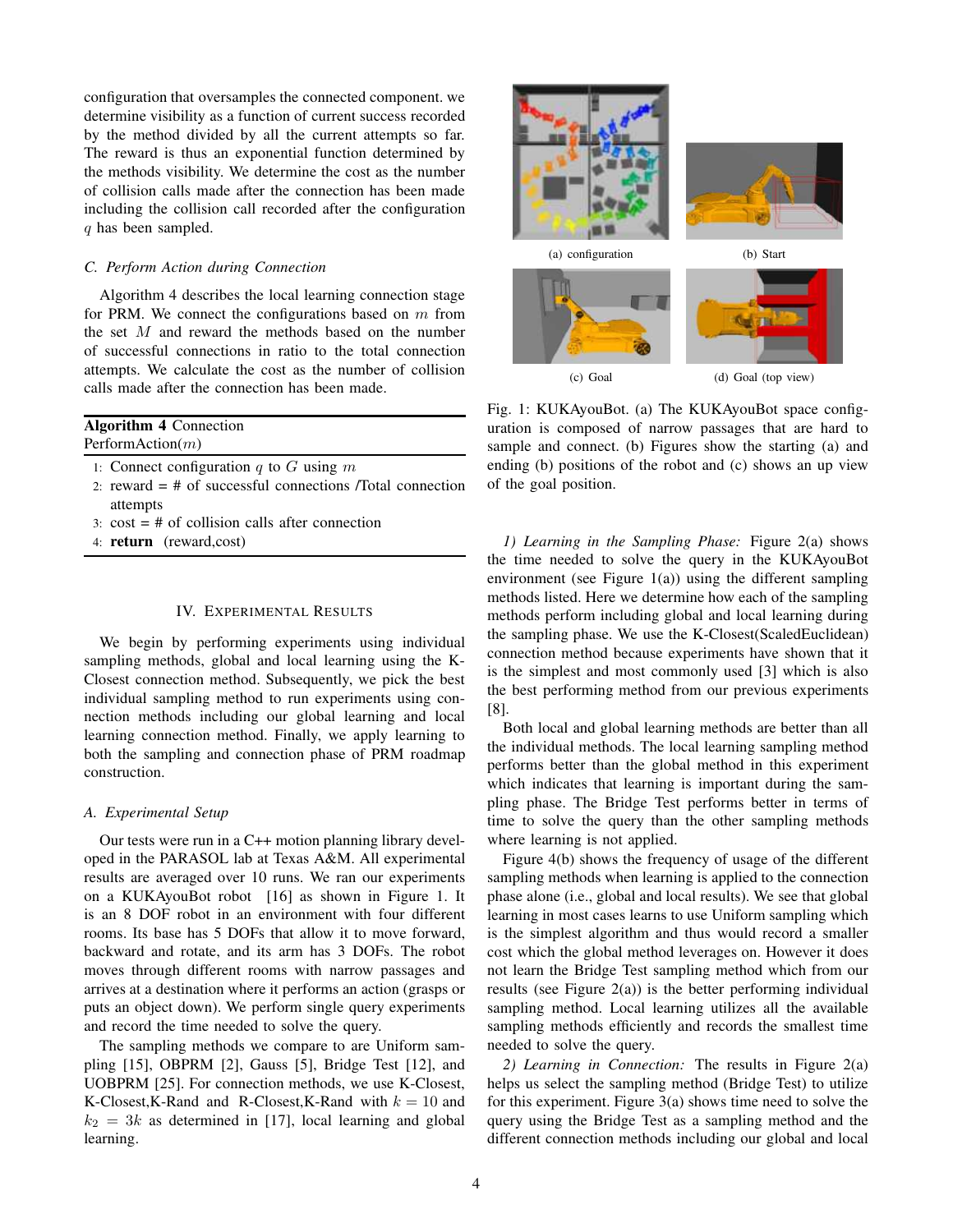



(b) Percentage Frequency of Used Connection Methods

Fig. 2: Query Time and Frequency of Usage for Different Sampling Methods

learning connection methods. We perform this experiment to determine if applying learning during the connection stage is beneficial.

From the plots, the local connection method outperforms all the other methods. It outperforms the other methods by a magnitude of 10 as is the case with the LpSwept method. This result indicates that learning is indeed important during the connection phase. The same trend of learning benefits seen in section IV-A.1 appears here.

Figure 4(b) shows the performance the frequency of usage of the connector methods for learning employed during the connection stage. Here we see that global connection learning learns LpSwept which is not one of the better connection method. Global learning connection's performance as earlier discussed in [8] is as result of the need to partition the environment to get good results which we did not do in these experiments. The local connection method however, utilizes the methods more which is an important feature of the local learning approach, i.e., their ability to utilize resources in a more intelligent way, which in this case is being able to use methods available as the need arises.

*3) Learning in Both Phases:* Figure 4(a) shows the time needed to solve the query when learning (global and local) is applied to both the sampling and connection phase. Our results show that applying local learning to sampling and

Fig. 3: Query Time and Frequency of Usage for Different Connection Methods using Bridge Test Sampling

global learning to connection solves the query in the least time.

We see that applying local learning to sampling and global learning to connection is the best performing combination, followed closely by a global sampling and then local connection approach. Figure 4(b) shows the frequency of usage during learning both for sampling and connection and we see that the methods utilize all available methods in it list better than other methods.

Global sampling learning in most cases learns to use Uniform sampling which is the simplest algorithm and thus would record a smaller cost which the global method would leverage on. However, global connection learning in most cases picks the LpSwept method which is a method that spans the volume of the space when identifying neighbors which is more effective but tends to be more expensive.

In general however, we have shown that being able to have sampling and connection methods available to learn from during PRM roadmap construction improves in the overall time taken to solve a given query.

#### V. CONCLUSION

We have analyzed the impact of using global and local reinforcement learning strategies on the two phases of planning for PRMs. We performed experiments on a KUKAyouBot